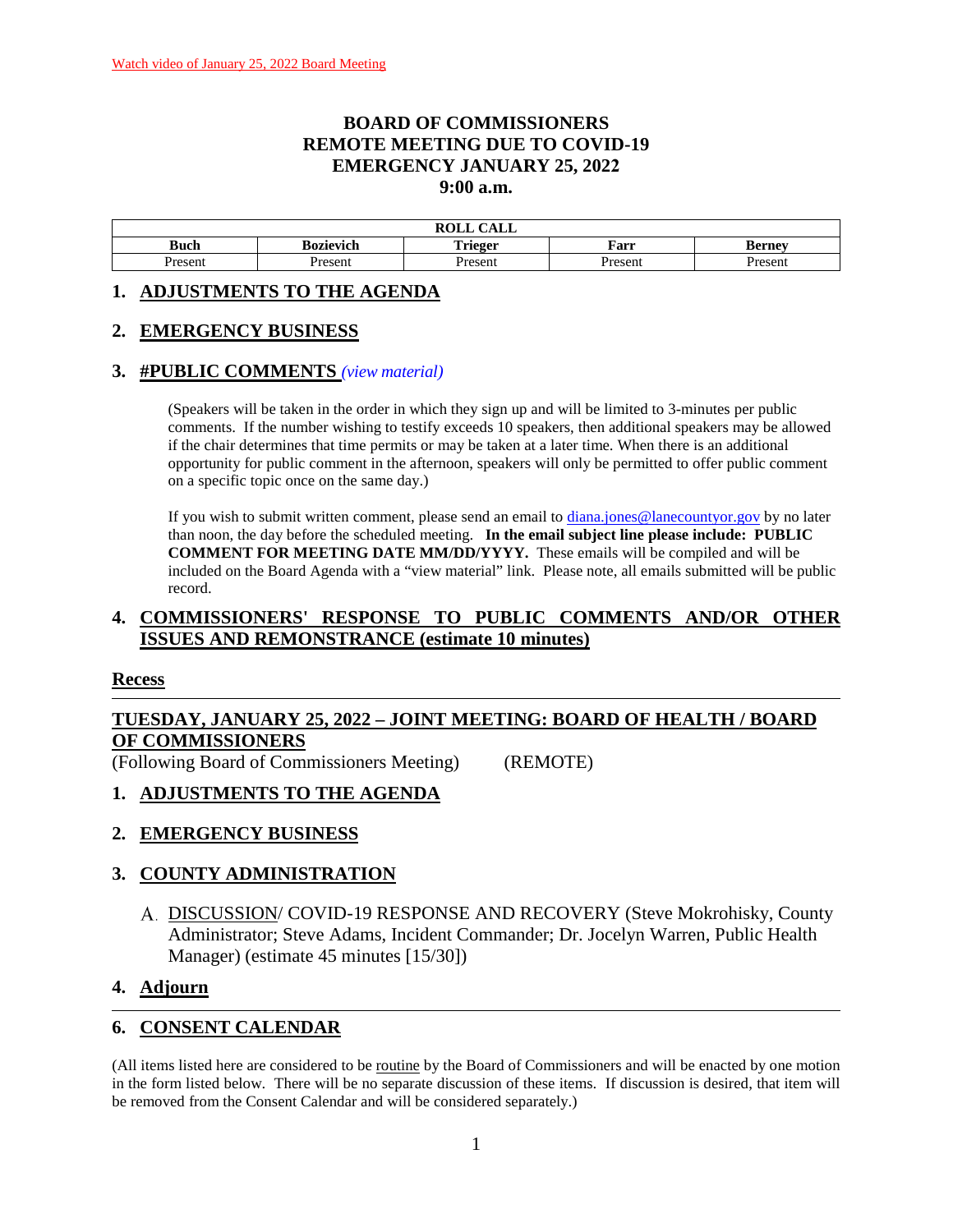#### BEGINNING OF CONSENT CALENDAR \* \* \* \* (estimate 2 minutes)

#### A. COUNTY ADMINISTRATION

- Approval of minutes: 1/11/2022 *(view [material\)](http://www.lanecountyor.gov/UserFiles/Servers/Server_3585797/File/Government/BCC/2022/2022_AGENDAS/012522agenda/T.6.A.1.pdf)*
- ORDER 22-01-25-01/ In the Matter Approving the Homes for Good Commissioner Thurston Term Extension. Jacob Fox, Executive Director, Homes for Good) *(view [material\)](http://www.lanecountyor.gov/UserFiles/Servers/Server_3585797/File/Government/BCC/2022/2022_AGENDAS/012522agenda/T.6.A.2.pdf)*
- ORDER 22-01-25-02/ In the Matter of Authorizing a Sale of County Owned Tax Foreclosed Real Property for \$19,675 to Denise Noice, Former Owner of Record, Map No. 17-06-29-30, Tax Lots 01800, 02800, 02900 and, 22525 Noti Loop, Noti, Oregon. (Kellie Hancock, Property Management Officer) *(view [material\)](http://www.lanecountyor.gov/UserFiles/Servers/Server_3585797/File/Government/BCC/2022/2022_AGENDAS/012522agenda/T.6.A.3.pdf)*
- B. PUBLIC WORKS
	- ORDER 22-01-25-03/ In the Matter of Approving Three Public Works Contracts and Amendments and Delegating Authority to the County Administrator to Execute the Approved Contracts and Amendments for R3 Consulting Group Inc., Expense in the amount of \$45,000; Eugene Water & Electric Board, Expense in the amount of \$500,000. Interstate Manufacturing, Inc., Expense in the amount of \$400,797.75 (Dan Hurley, Public Works Director) *(view [material\)](http://www.lanecountyor.gov/UserFiles/Servers/Server_3585797/File/Government/BCC/2022/2022_AGENDAS/012522agenda/T.6.B.1.pdf)*

| <b>MOTION: Trieger</b>         |             | <b>COMMENTS:</b> |
|--------------------------------|-------------|------------------|
| <b>SECOND: Berney</b>          |             |                  |
| VOTE                           |             |                  |
| <b>Name</b>                    | <b>Vote</b> |                  |
| Commissioner Jay Bozievich     | <b>YES</b>  |                  |
| Commissioner Laurie Trieger    | YES         |                  |
| Commissioner Pat Farr          | YES         |                  |
| <b>Commissioner Joe Berney</b> | YES         |                  |
| Commissioner Heather Buch      | YES         |                  |

### **7. HEALTH & HUMAN SERVICES**

A. DISCUSSION/ Status Update on Progress with Unhoused Population Initiatives. (Kate Budd, Program Manager; Sarai Johnson, Joint Shelter and Housing Strategist; Patence Winningham, Emergency Manager) (estimate 45 minutes [20/25]) *(view [material\)](http://www.lanecountyor.gov/UserFiles/Servers/Server_3585797/File/Government/BCC/2022/2022_AGENDAS/012522agenda/T.7.A.pdf)*

### **8. COUNTY COUNSEL**

A. Announcements

### **9. COUNTY ADMINISTRATION**

- A. Announcements
- **10. EXECUTIVE SESSION as per ORS 192.660** *(11:00 a.m., Time Certain)* (Remote Meeting)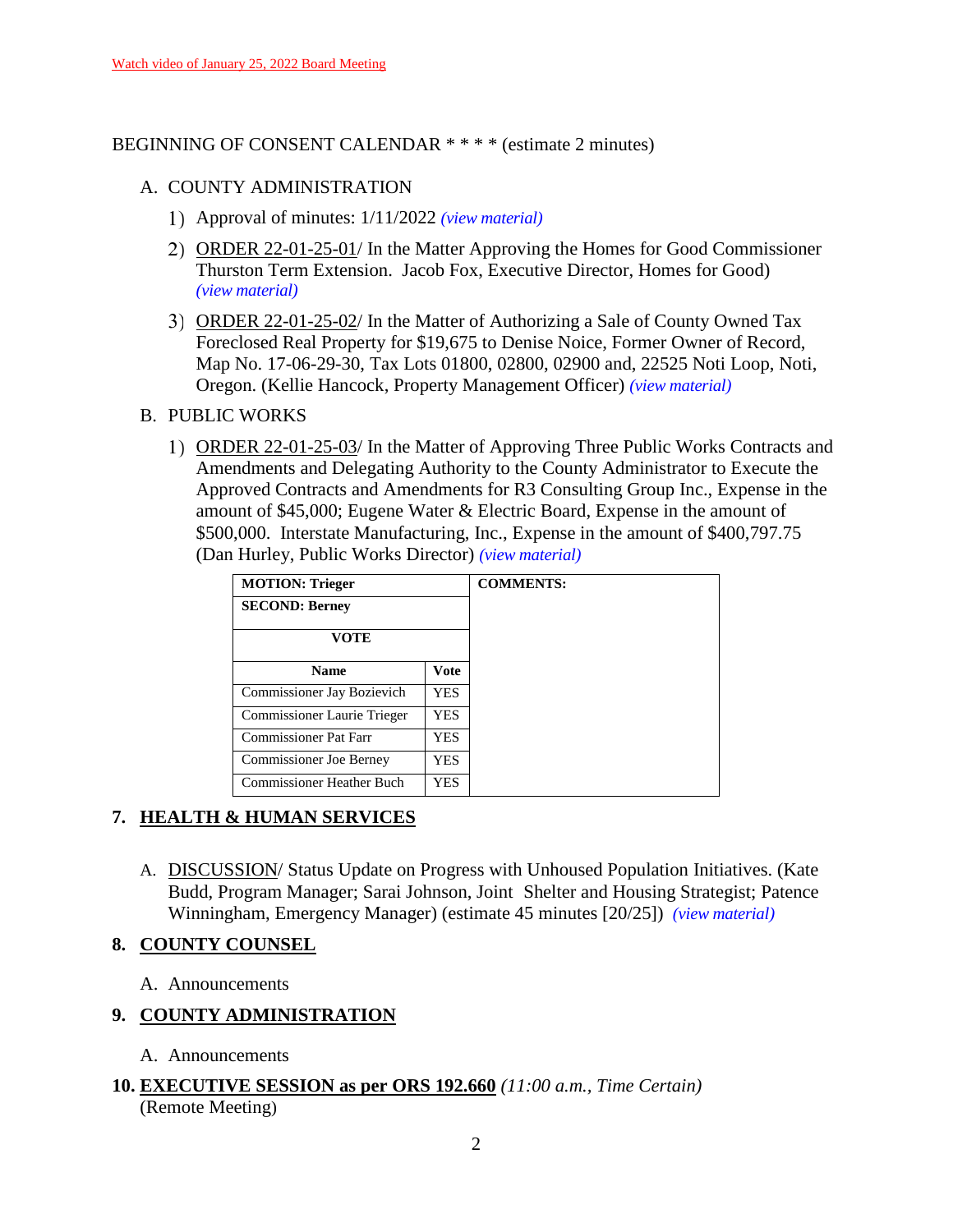## **11. OTHER BUSINESS**

### **12. Recess**

*During the COVID-19 global pandemic, the Board of Commissioners will be hosting their board meeting via webinar. To watch the live stream of the meeting, click [here](https://lanecounty.org/cms/One.aspx?portalId=3585881&pageId=7842434) – no registration is required to watch the live webcast. To participate in the afternoon public hearings portion of the meeting, please click [here](https://us06web.zoom.us/webinar/register/WN_yao9Yzj9RVOgAXY-rghm-w) to register as participant for the January 25th meeting.*

## **TUESDAY, JANUARY 25, 2022 – REGULAR MEETING** (1:30 p.m.) (REMOTE MEETING)

# **13. HEALTH & HUMAN SERVICES**

A. SECOND READING AND PUBLIC HEARING / ORDINANCE 22-01/In the Matter of Amending Lane Code Chapter 9 to Improve Enforcement of Laws and Regulations that Govern the Retail Sale of Tobacco Products and Inhalant Delivery Systems. (PM & NBA 1/11/2022) (Eve Gray, Director; Dr. Jocelyn Warren, Public Health Manager; Dr. Elisabeth Maxwell, Prevention Section Supervisor) (estimate 45 minutes [25/20]) *[\(view1/11/22](http://www.lanecountyor.gov/UserFiles/Servers/Server_3585797/File/Government/BCC/2022/2022_AGENDAS/011122agenda/T.7.A.pdf) material)*

| <b>MOTION: Trieger</b>           |      | <b>COMMENTS:</b> |
|----------------------------------|------|------------------|
| <b>SECOND: Bozievich</b>         |      |                  |
| <b>VOTE</b>                      |      |                  |
| <b>Name</b>                      | Vote |                  |
| Commissioner Jay Bozievich       | YES. |                  |
| Commissioner Laurie Trieger      | YES  |                  |
| <b>Commissioner Pat Farr</b>     | YES  |                  |
| Commissioner Joe Berney          | YES  |                  |
| <b>Commissioner Heather Buch</b> | YES  |                  |

# **14. PUBLIC WORKS**

A. SECOND READING AND PUBLIC HEARING/ ORDINANCE NO. 22-02/ In the Matter of Amending Lane Code Chapters 2, 5, 6, and 9 to Modernize and Update General Organization Functions, Procedures, and Processes, and Adopting a Severability Clause. (PM & NBA 02/04/2020, 1/11/2022) The Proposed Amendments May Affect Enforcement, Noise, Illicit Discharge, Nuisance, and Accelerated Redemption Rules and Regulations. (Lindsey Eichner, Principal Planner; Anne Davies, LCOG Consultant; Mauria Pappagallo, County Water Resources Coordinator) (estimate 45 minutes [15/30]) *[\(view1/11/22](http://www.lanecountyor.gov/UserFiles/Servers/Server_3585797/File/Government/BCC/2022/2022_AGENDAS/011122agenda/T.12.A.pdf) material) (view [flow chart\)](http://www.lanecountyor.gov/UserFiles/Servers/Server_3585797/File/Government/BCC/2022/2022_AGENDAS/012522agenda/T.14.A.pdf)*

| <b>MOTION: Trieger</b>   | <b>COMMENTS:</b> Motion made by                                              |
|--------------------------|------------------------------------------------------------------------------|
| <b>SECOND: Bozievich</b> | <b>Commissioner Trieger to move to a</b><br>third reading on 2/8/22 with the |
| VOTE                     | changes as read into the record by<br>staff. Add an emergency clause.        |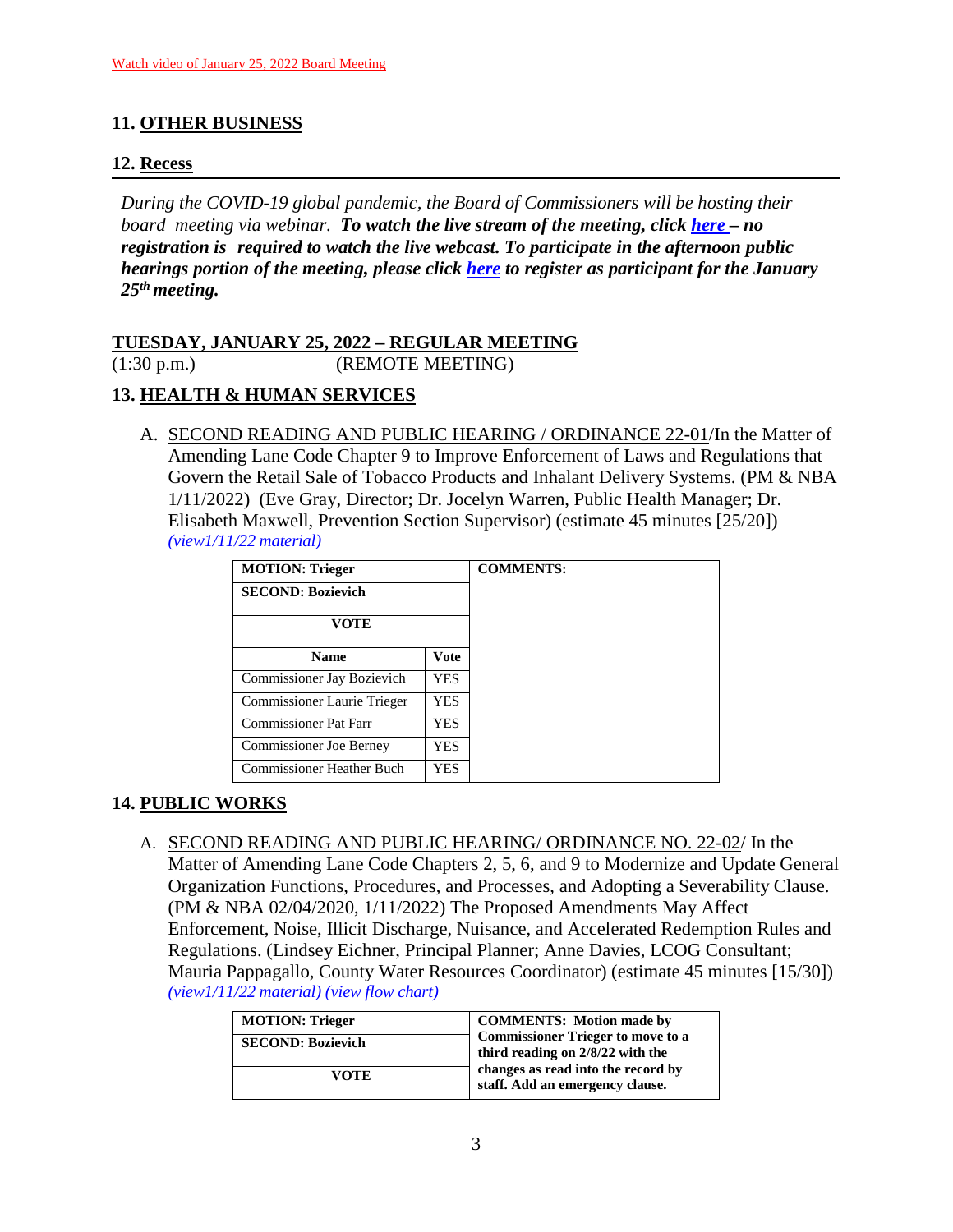| <b>Name</b>                      | <b>Vote</b> | Order 22-01-25-04 will roll with this |
|----------------------------------|-------------|---------------------------------------|
| Commissioner Jay Bozievich       | <b>YES</b>  | ordinance to 2/8/22.                  |
| Commissioner Laurie Trieger      | YES         |                                       |
| <b>Commissioner Pat Farr</b>     | YES         |                                       |
| <b>Commissioner Joe Berney</b>   | YES.        |                                       |
| <b>Commissioner Heather Buch</b> | YES.        |                                       |

- B. ORDER 22-01-25-04/ In the Matter of Amending Chapter 5 of the Lane Manual to Update Administrative Enforcement and Penalties. (PM & NBA 02/04/2020, 01/11/2022) (Lindsey Eichner, Principal Planner, Anne Davies, LCOG Consultant) (estimate 15 minutes [5/10]) *(view [material\)](http://www.lanecountyor.gov/UserFiles/Servers/Server_3585797/File/Government/BCC/2022/2022_AGENDAS/012522agenda/T.14.B.pdf)*
- C. ORDER 22-01-25-05/ In the Matter of Approving the Draft Climate Action Plan Phase 2: Community Greenhouse Gas Mitigation Action Plan. (PM & NBA 02/04/2020, 10/20/2020, 12/08/2020, 12/07/2021) (Dan Hurley, Public Works Director, Mark Nystrom, Lane County Climate Strategist) (estimate 45 minutes [30/15]) *(view [material\)](http://www.lanecountyor.gov/UserFiles/Servers/Server_3585797/File/Government/BCC/2022/2022_AGENDAS/012522agenda/T.14.C.pdf)*

| <b>MOTION: Berney</b>                   |             | <b>COMMENTS:</b> Motion to bring this<br>item back to the board as a new order<br>within 60 days. No vote was taken on<br>the Order as presented. |
|-----------------------------------------|-------------|---------------------------------------------------------------------------------------------------------------------------------------------------|
| <b>SECOND: Buch</b>                     |             |                                                                                                                                                   |
| VOTE                                    |             |                                                                                                                                                   |
| <b>Name</b>                             | <b>Vote</b> |                                                                                                                                                   |
| Commissioner Jay Bozievich              | YES.        |                                                                                                                                                   |
| Commissioner Laurie Trieger             | YES.        |                                                                                                                                                   |
| <b>Commissioner Pat Farr</b>            | <b>YES</b>  |                                                                                                                                                   |
| <b>Commissioner Joe Berney</b>          | YES.        |                                                                                                                                                   |
| <b>Commissioner Heather Buch</b><br>YES |             |                                                                                                                                                   |

### **15. COMMISSIONERS' BUSINESS**

- A. Announcements
- **B.** Future Board Assignment Requests

### **16. REVIEW ASSIGNMENTS**

**17. EXECUTIVE SESSION as per ORS 192.660** (Remote Meeting)

### **18. OTHER BUSINESS**

#### **Recess**

*During the COVID-19 global pandemic, the Board of Commissioners will be hosting their board meeting via webinar. To watch the live stream of the meeting, click [here](https://lanecounty.org/cms/One.aspx?portalId=3585881&pageId=7842434) – no registration is required to watch the live webcast.* 

**WEDNESDAY, JANUARY 26, 2022 – REGULAR MEETING** (9:00 a.m.) (REMOTE)

### **1. COUNTY ADMINISTRATION**